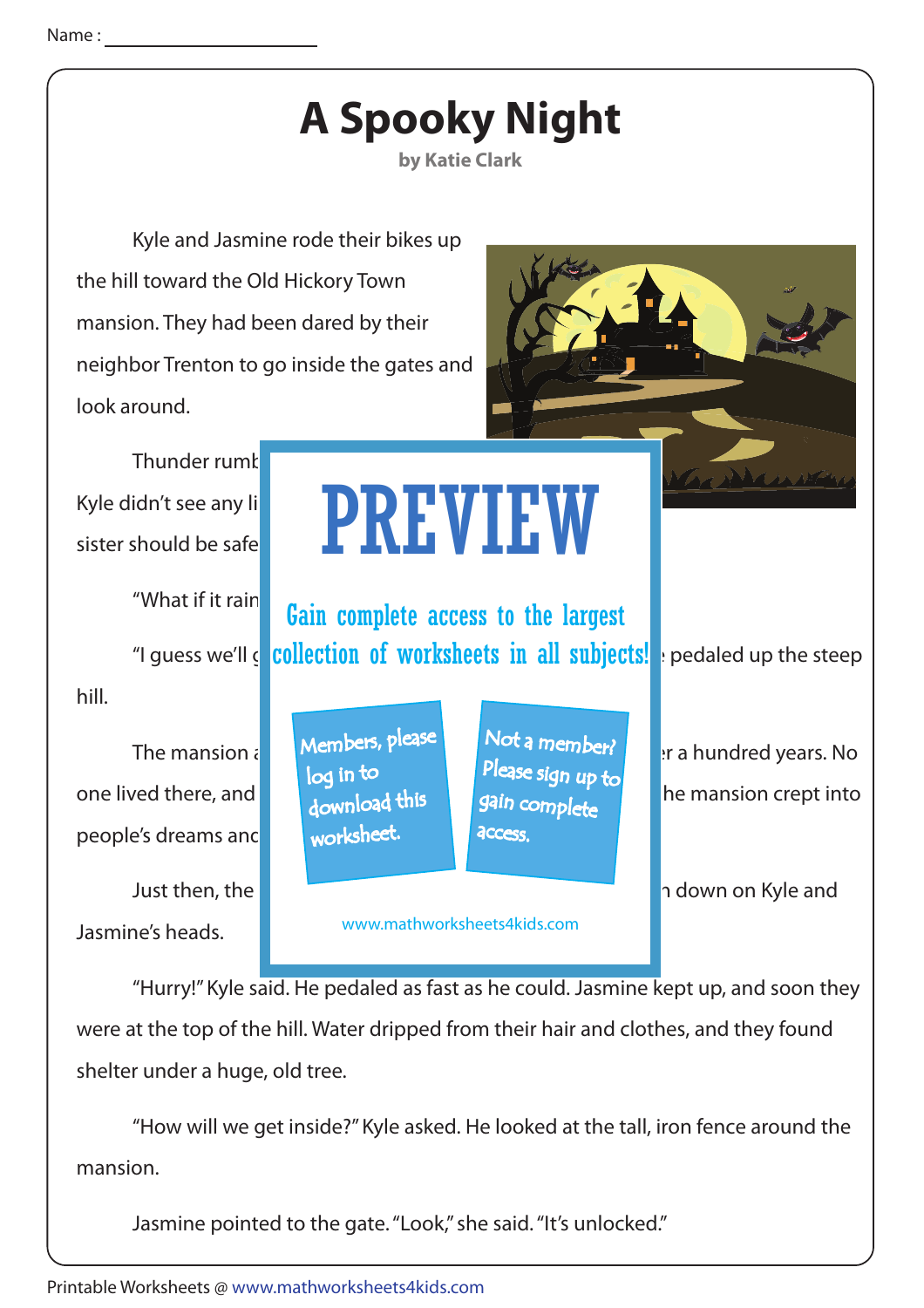After a few minutes, the rain softened to a mist. They left the shelter of the tree and rode to the gate. Two giant pillars stood on either side of the gate. On top of the pillars were statues shaped like lions. The eyes of the lions followed them as they approached.

Kyle shivered.

 "I guess it won't be hard to sneak in," Jasmine said. She pushed open the gate and they walked their bikes onto the property. Vines and overgrown grass covered everything, even parts of the old mansion.

there.

Kyle gulped.

gates. We've already

what if it's open?"

and it turned easily.



The hinges shrieked in terror as the door opened. The darkness greeted them.

"Did you bring a light?" Kyle asked.

Jasmine shook her head.

 They stepped inside the house, and something rustled from the darkness. Scratching sounds echoed across the room, and Kyle's heartbeat sped up.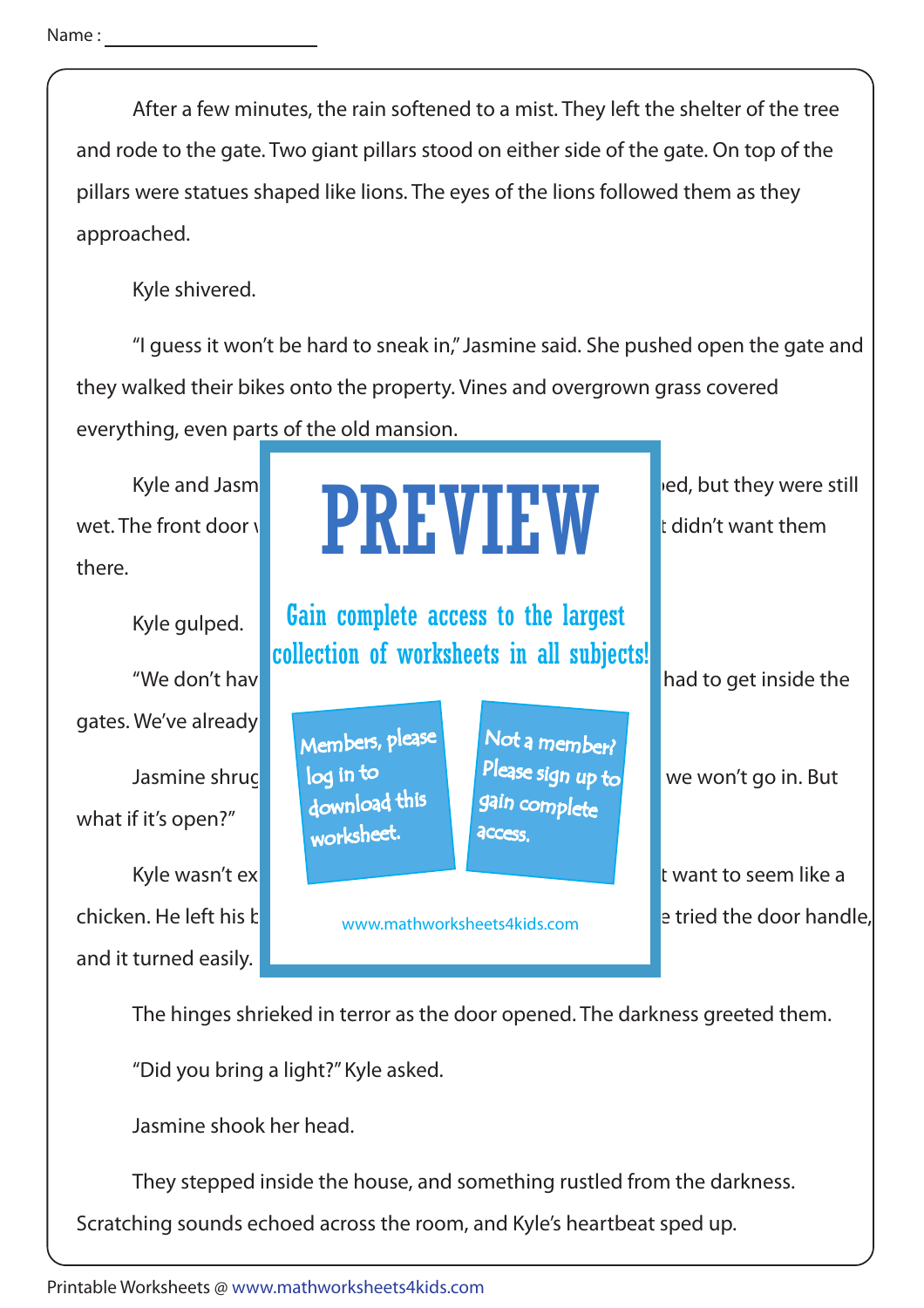"I think we better go!" he said.

 Jasmine bolted out the door, and Kyle followed her. Before he could close the door, a giant creature bounded out after them.

 Kyle screamed and closed his eyes, but then he was covered by the furry creature. It licked his face.

Jasmine laughed, and Kyle opened his eyes.

A giant dog sat on his chest. Its tongue hung out, and its tail wagged.

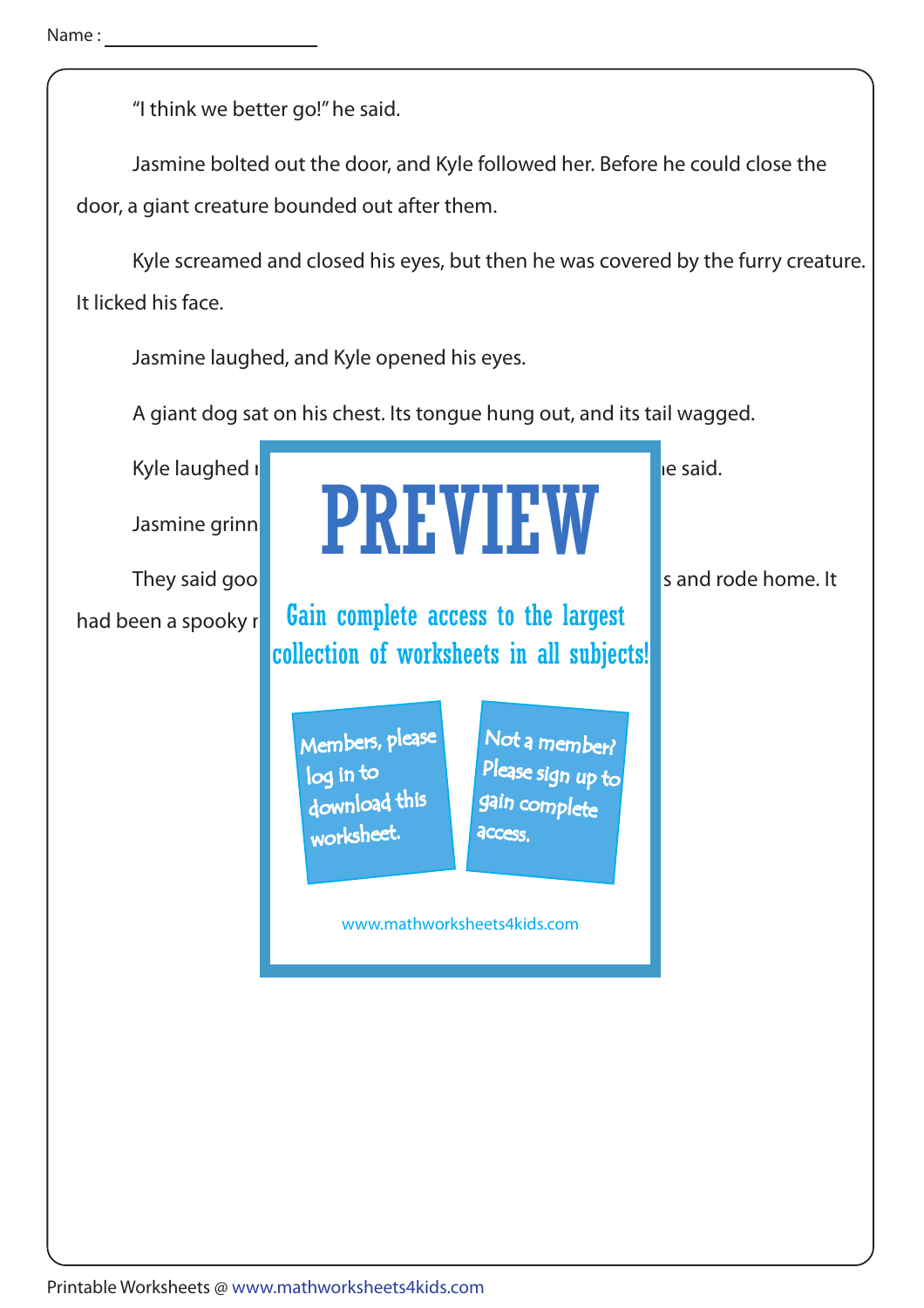| the tall iron fence, the furry creature, hinges shrieking in terror, a giant creature<br>bounding, old Hickory Town mansion, thunder rumbling |                                |                                                |             |  |
|-----------------------------------------------------------------------------------------------------------------------------------------------|--------------------------------|------------------------------------------------|-------------|--|
| Sight                                                                                                                                         |                                | <b>Touch</b>                                   | <b>Hear</b> |  |
|                                                                                                                                               |                                |                                                |             |  |
|                                                                                                                                               |                                |                                                |             |  |
|                                                                                                                                               |                                |                                                |             |  |
|                                                                                                                                               |                                | <b>PREVIEW</b>                                 |             |  |
|                                                                                                                                               |                                |                                                |             |  |
|                                                                                                                                               |                                | Gain complete access to the largest            |             |  |
| Identify and exp                                                                                                                              |                                | collection of worksheets in all subjects!      |             |  |
| They said the m                                                                                                                               |                                |                                                | ed them.    |  |
|                                                                                                                                               |                                |                                                |             |  |
|                                                                                                                                               | Members, please                | Not a member?                                  |             |  |
|                                                                                                                                               | log in to<br>download this     | Please sign up to<br>gain complete             |             |  |
|                                                                                                                                               | worksheet.                     | <b>ACCESS.</b>                                 |             |  |
|                                                                                                                                               |                                |                                                |             |  |
|                                                                                                                                               |                                | www.mathworksheets4kids.com                    |             |  |
|                                                                                                                                               |                                |                                                |             |  |
|                                                                                                                                               |                                |                                                |             |  |
| Which fact about the mansion is not true?<br>a)                                                                                               | It was hardly fifty years old. |                                                |             |  |
| b)                                                                                                                                            |                                | It was covered with vines and overgrown grass. |             |  |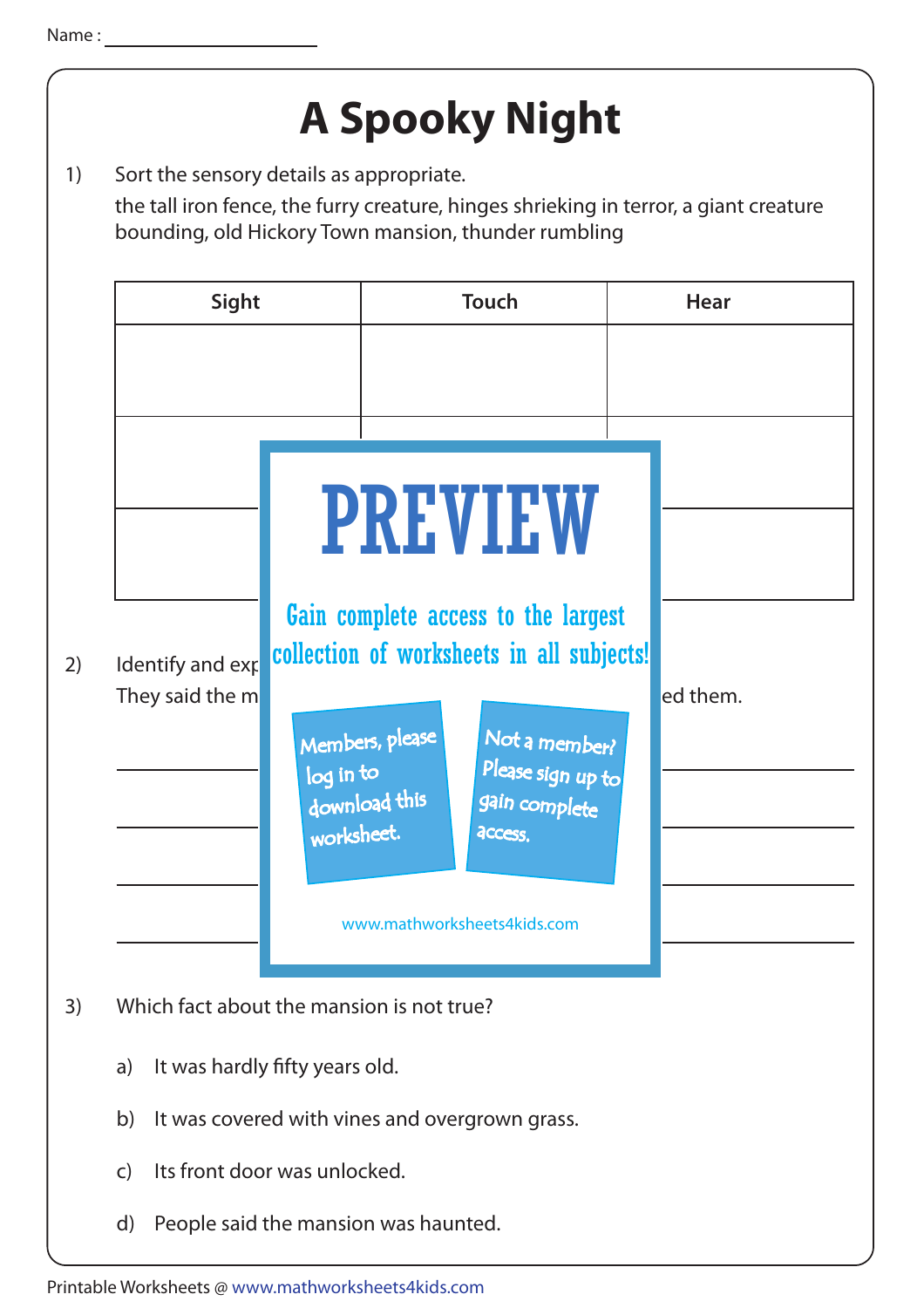|                   | <b>A Spooky Night</b><br>Compare and contrast Kyle and Jasmine.                                                                                                                                                                            |
|-------------------|--------------------------------------------------------------------------------------------------------------------------------------------------------------------------------------------------------------------------------------------|
| Find instances fi | JS.<br><b>PREVIEW</b><br>Gain complete access to the largest<br>collection of worksheets in all subjects!<br>Not a member?<br>Members, please<br>Please sign up to<br>log in to<br>download this<br>gain complete<br>worksheet.<br>access. |
|                   | www.mathworksheets4kids.com                                                                                                                                                                                                                |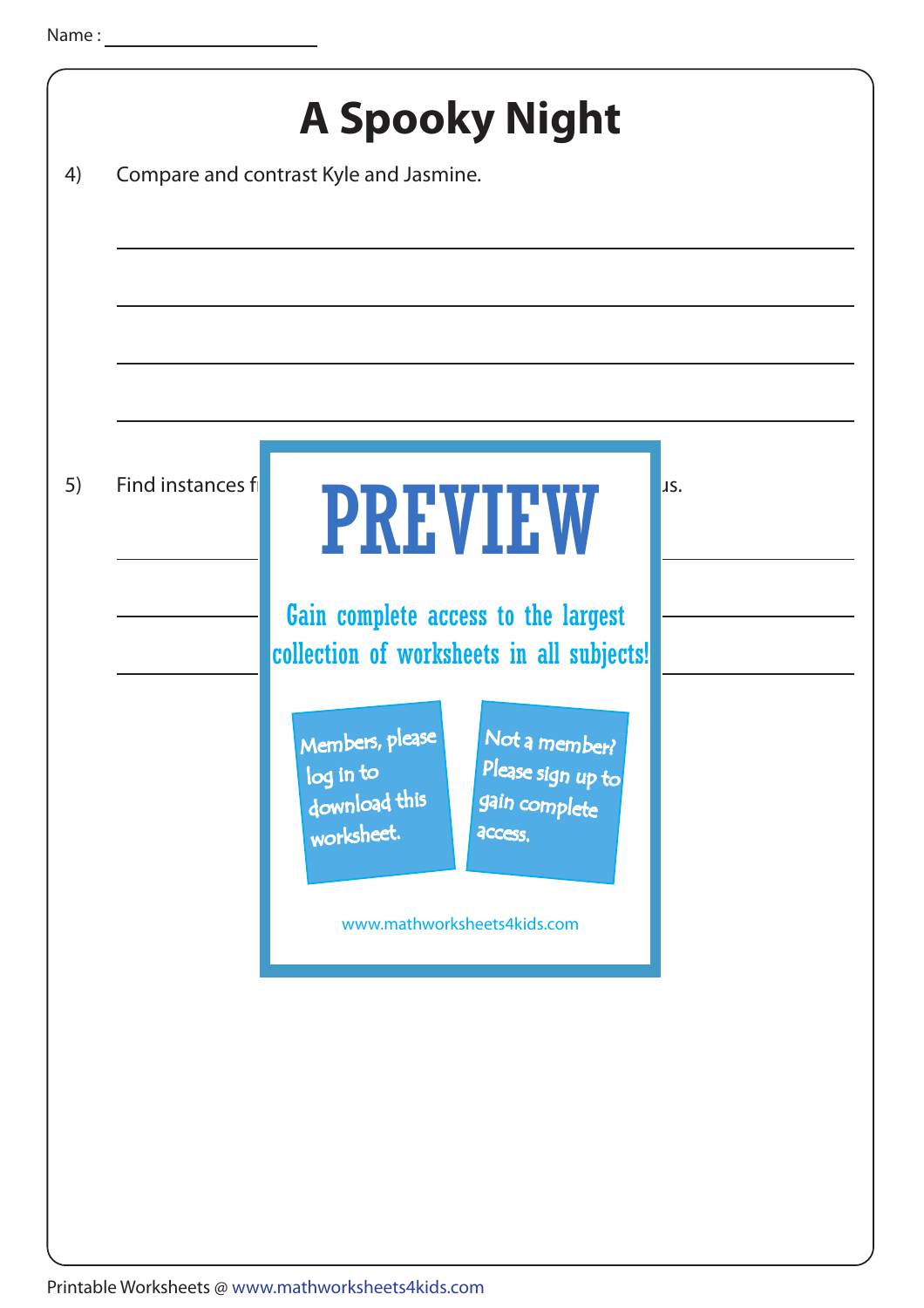## **A Spooky Night**

1) Sort the sensory details as appropriate.

the tall iron fence, the furry creature, hinges shrieking in terror, a giant creature bounding, old Hickory Town mansion, thunder rumbling